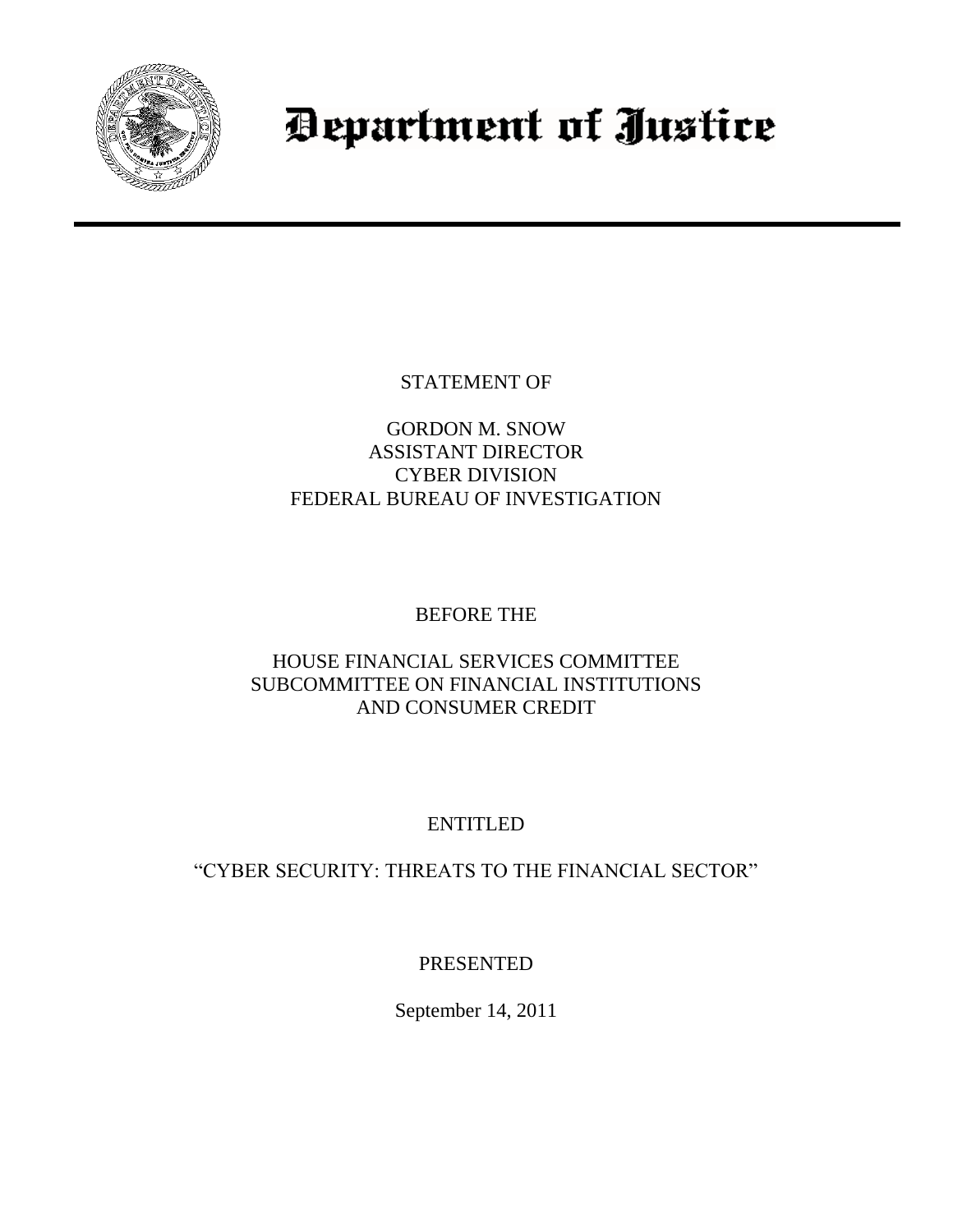Good afternoon Chairman Capito, Ranking Member Maloney, and members of the Subcommittee. I'm pleased to appear before you today to discuss the cyber threats facing our nation and how the FBI and our partners are working together to protect the financial sector and American consumers.

Cyber criminals can significantly threaten the finances and reputations of United States (U.S.) businesses and financial institutions. Given the abundance of potential victims and profits, cyber criminals will likely continue to target these entities. The FBI is committed to addressing these threats through innovative and proactive means and making the Internet more secure for financial institutions and U.S. consumers alike.

#### The Cyber Threat to the Financial Sector

As the Subcommittee is aware, the number and sophistication of malicious incidents has increased dramatically over the past five years and is expected to continue to grow. As business and financial institutions continue to adopt Internet-based commerce systems, the opportunities for cyber crime increase at retail and consumer levels.

#### *Account Takeovers*

Cyber criminals have demonstrated their abilities to exploit our online financial and market systems that interface with the Internet, such as the Automated Clearing House (ACH) systems, card payments, and market trades. In these instances, cyber crime is easily committed by exploiting the system users, rather than the systems themselves. This is typically done through the compromise of a legitimate user's account credentials.

Fraudulent monetary transfers and counterfeiting of stored value cards are the most common result of exploits against financial institutions, payment processors, and merchants. While the losses that result from these exploits generally fall upon the financial institution, consumers experience the inconvenience of changing accounts and replacing cards associated with their compromised information, as well as the emotional impact associated with being a victim of a cyber crime.

The FBI is currently investigating over 400 reported cases of corporate account takeovers in which cyber criminals have initiated unauthorized ACH and wire transfers from the bank accounts of U.S. businesses. These cases involve the attempted theft of over \$255 million and have resulted in the actual loss of approximately \$85 million.

Often, the attack vector is a targeted phishing e-mail that contains either an infected file or a link to an infected website. The e-mail recipient is generally a person within a targeted company who can initiate fund transfers on behalf of the business or another valid online banking credential account holder. Once the recipient opens the attachment or navigates to the website, malware is installed on the user's computer, which often includes a keylogging program that harvests the user's online banking credentials.

The criminal then either creates another account or directly initiates a funds transfer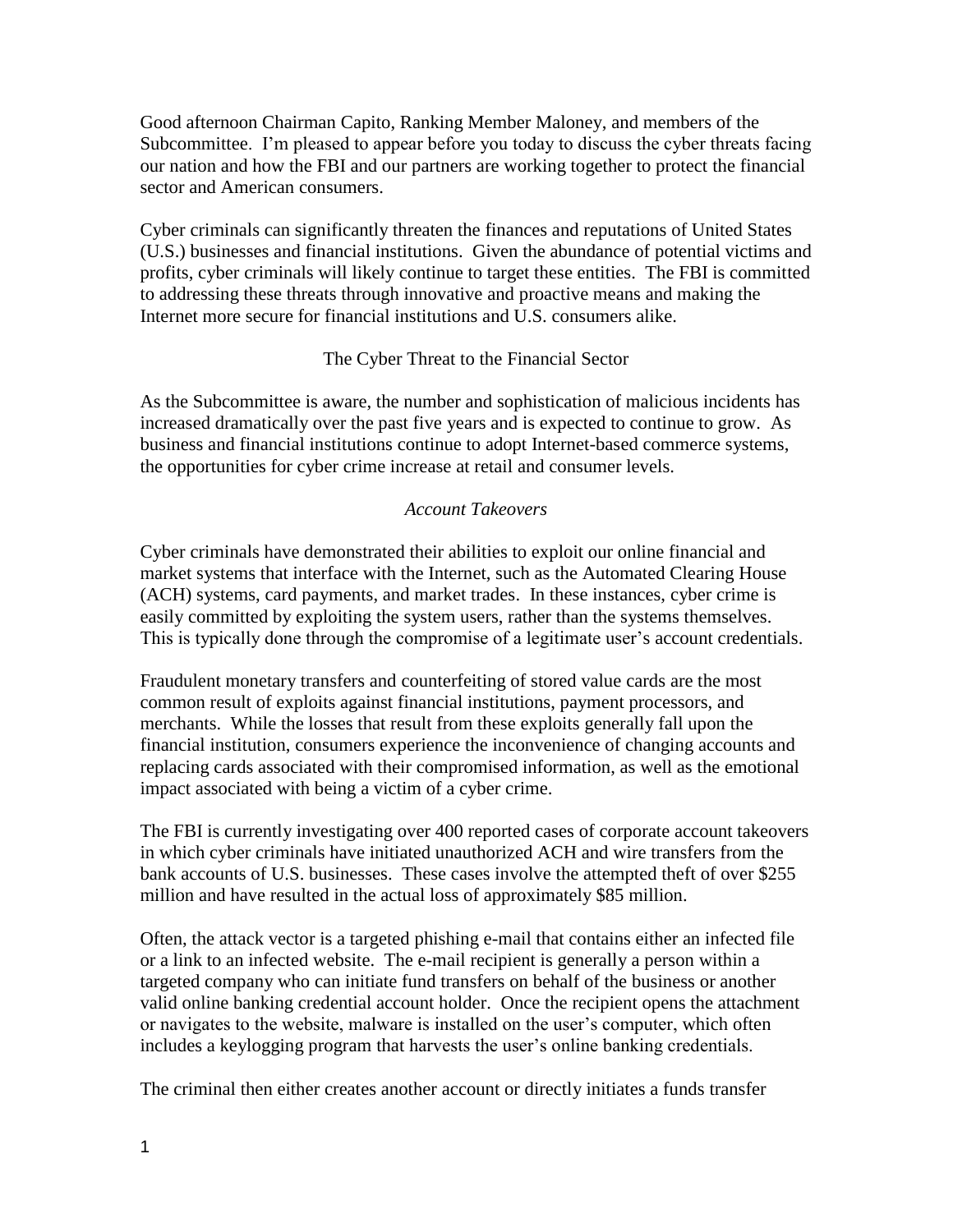masquerading as the legitimate user. The stolen funds are often then transferred overseas. Victims of this type of scheme have included small and medium-sized business, local governments, school districts, and health care service providers.

In 2008, a Pennsylvania school district discovered that over \$450,000 was missing from their bank account. The following year, a New York school district reported that approximately \$3 million had been transferred out of their bank account. The New York's school district's bank was able to recover some of the transfers, but \$500,000 had already been withdrawn from the account before the transaction could be reversed.

Recently, two trucking companies were victimized by fraudulent electronic account transfers, and lost approximately \$115,000. Compared to some loss figures, this might not seem significant. One of the companies currently has annual revenues worth roughly \$79 million, so their loss was nearly .1% of their gross revenue. That amount is approximately enough to purchase an additional tractor-trailer and provide another driver with a job.

In March 2010, an Illinois town was the victim of a cyber intrusion resulting in unauthorized ACH transfers totaling \$100,000. When an authorized individual logged into the town's bank account, the individual was redirected to a site alerting her that the bank's website was experiencing technical difficulties. During this redirection, the criminal used the victim's authorized credentials to initiate transactions. The town was able to recover only \$30,000.

#### *Third Party Payment Processor Breaches*

Sophisticated cyber criminals are also targeting the computer networks of large payment processors, resulting in the loss of millions of dollars and the compromise of personally identifiable information (PII) of millions of individuals.

In November 2008, a U.S. payment processor discovered that hackers had breached the company's computer systems and compromised the personal data of over 1.5 million customers; roughly 1.1 million social security numbers were also exposed. The criminals used the stolen data to create fake debit cards and withdrew more than \$9 million from Automated Teller Machines (ATMs) worldwide.

In January 2009, it was discovered that cyber criminals compromised the computer network of a U.S. payment processor that completes approximately 100 million transactions monthly for more than 250,000 U.S. businesses. The criminals were able to obtain over 130 million customer records, which included credit card numbers, expiration dates, and internal bank codes.

#### *Securities and Market Trading Exploitation*

Securities and brokerage firms and their customers are common targets of cyber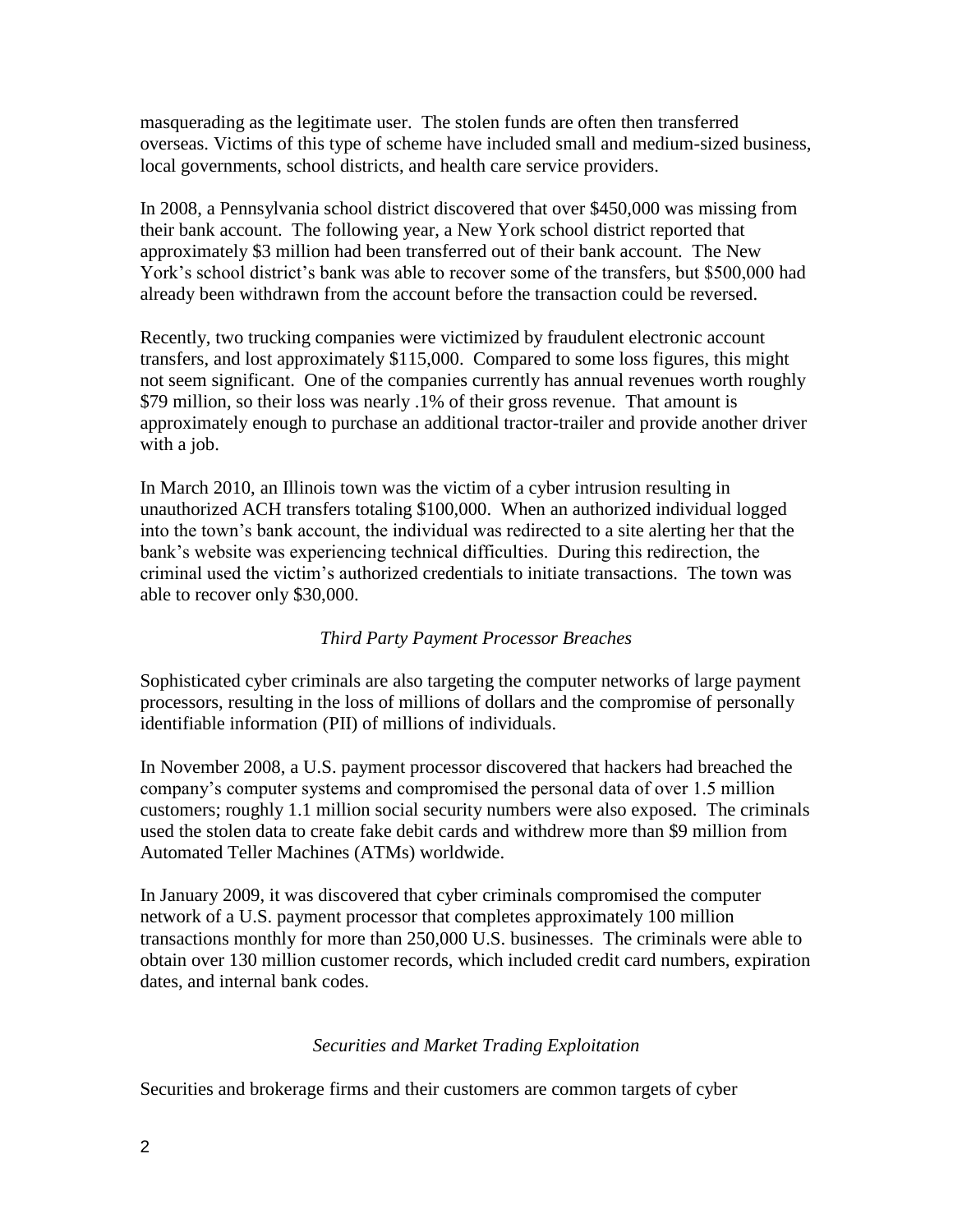criminals. The typical crimes against these firms include market manipulation schemes and unauthorized stock trading.

In 2010, law enforcement agencies and financial regulators observed a trend in which cyber criminals initiated unauthorized financial transactions from compromised victim bank or brokerage accounts. These transactions were paired with a Telephone Denial of Service (TDoS) attack, in which the victim's legitimate phone line was flooded with spam-like telephone calls to prevent the banks or brokerage firms from contacting the victim to verify that the transactions were legitimate.

In December 2009, a victim in Florida filed a police report stating that \$399,000 had disappeared from his online brokerage account while he was simultaneously targeted in a TDoS attack. The online withdrawals occurred in four increments, with progressively larger amounts being withdrawn each time.

Cyber criminals target not only those who trade in securities but also the exchanges in which the securities are sold. These TDoS and Distributed Denial of Service (DDoS) attacks show a desire by cyber criminals to focus their efforts on high-profile financial sector targets.

Beginning in July 2009, two U.S. stock exchanges were victims of a sustained DDoS attack. The remote attack temporarily disrupted public websites but had no impact on financial market operations. A parent company of one of the exchanges stated that it had not experienced any degradation in service on its public website or core trading and data systems, which operate on a private network.

In February 2011, criminal actors placed an online advertisement infected with malicious software onto the public website for a foreign stock exchange. The malicious advertisement appeared on the victims' computers as a pop-up, alerting the user to nonexistent computer infections in an attempt to trick the users into paying for and downloading rogue "antivirus" software.

Also in February, the parent company of NASDAQ confirmed that they had been the victim of a security breach by unauthorized intruders into their Director's Desk web application, a system that was not directly linked to their trading platforms, but was instead used as an online portal for senior executives and directors to share confidential information.

These types of malicious incidents highlight not only the targeting of important financial infrastructure by cyber criminals, but also the difficulty of determining consequences and intent. For example, although it seems no real-time trading environments have been compromised in these incidents, cyber criminals could be more interested in obtaining valuable insider information than in disrupting the markets.

*ATM Skimming and Point of Sale Schemes*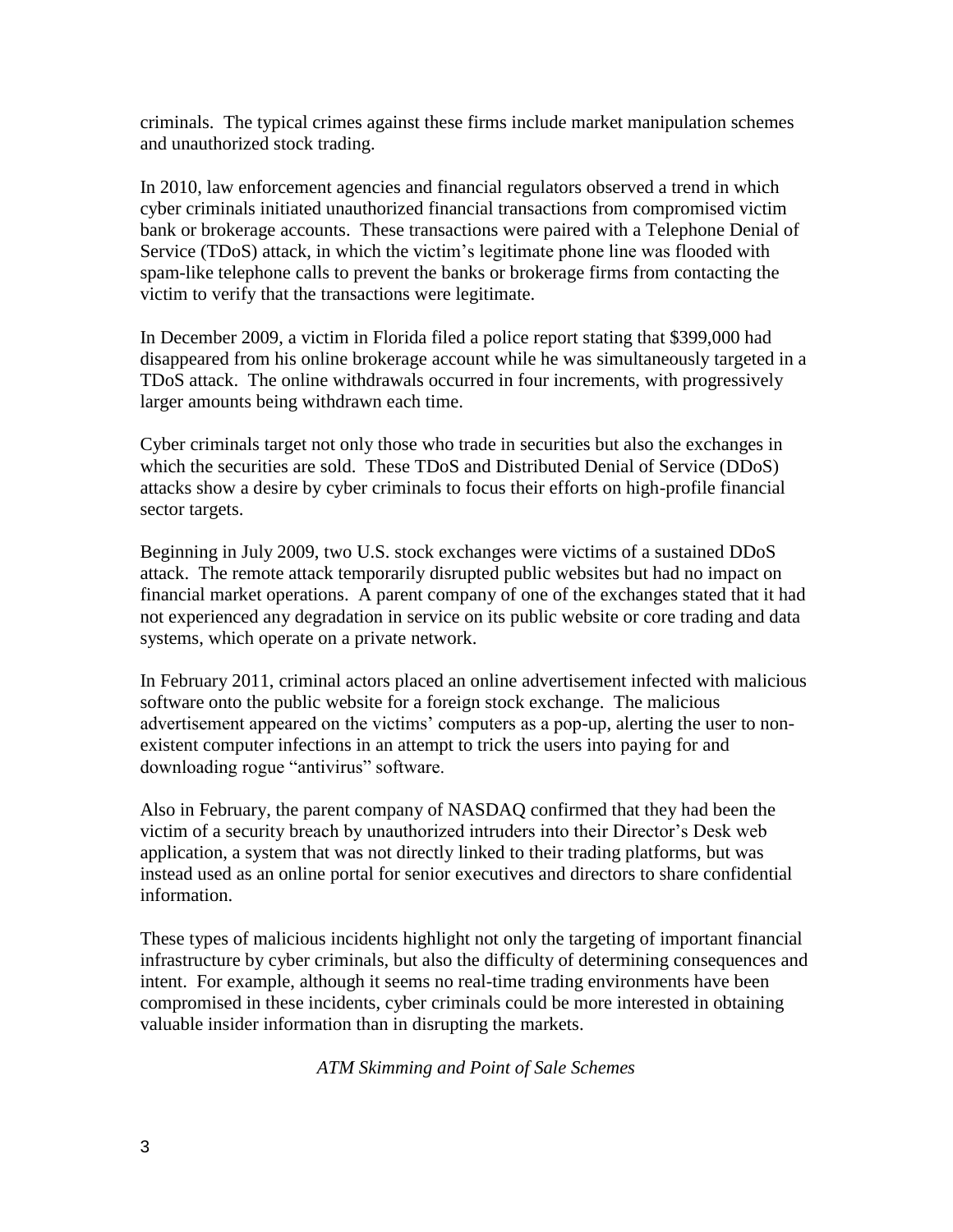ATM skimming is also a prevalent global cyber crime. A criminal affixes a skimmer to the outside or inside of an ATM to collect card numbers and Personal Identification Number (PIN) codes. The criminal then either sells the stolen data over the Internet or makes fake cards to withdraw money from the compromised accounts.

The technology of the skimmer devices continues to improve. This technique is also being used to steal credit and debit card information from customers at gas station pumps. Bluetooth-enabled wireless skimmers were found at a string of gas stations in the Denver area attached to the inside of the gas pump. The wireless capabilities of the skimmers allowed the criminal to download the information from the skimmers instantly, as long as they were in range of the wireless network.

Even as technology improves to protect against skimming, cyber criminals are creating devices to mimic the security features of legitimate ATM hardware. For example, ATM vendors have created new anti-skimming tools that include a backlit green or blue plastic casing around the card slot to prevent skimmers from being attached. In Ireland in early 2011, cyber criminals attached several skimmers that appeared identical to the new security devices.

Point of sale (POS) terminals, which are primarily used to conduct the daily sale operations in restaurants, retail stores, and places of business, have been a primary target for cyber criminals engaging in credit card fraud and have resulted in the compromise of millions of credit and debit cards the U.S. For example, in March 2008, three men were charged with hacking into several "smart" cash registers belonging to a U.S. restaurant chain. The criminals installed "sniffer" programs that were used to steal payment data as the information was being sent from the POS terminals in the restaurant to the chain's corporate office. The stolen data resulted in more than \$600,000 in losses.

#### *Mobile Banking Exploitation*

As more mobile devices have been introduced into personal, business, or government networks, they have been increasingly targeted for stealing PII. The spread of mobile banking provide additional opportunities for cyber crime. Cyber criminals have successfully demonstrated man-in-the-middle attacks against mobile phones using a variation of ZeuS malware. The malware is installed on the phone through a link imbedded in a malicious text message, and then the user is instructed to enter their complete mobile information. Because financial institutions sometimes use text messaging to verify that online transactions are initiated by a legitimate user, the infected mobile phones forward messages to the criminal, thwarting the bank's two-factor authentication.

Cyber criminals are also taking advantage of the Twitter iPhone application by sending malicious "tweets" with links to a website containing a new banking Trojan. Once installed, the Trojan disables Windows Task Manager and notifications from Windows Security Center to avoid detection. When the victim opens their online banking account or makes a credit card purchase, PII is sent to the criminal in an encrypted file.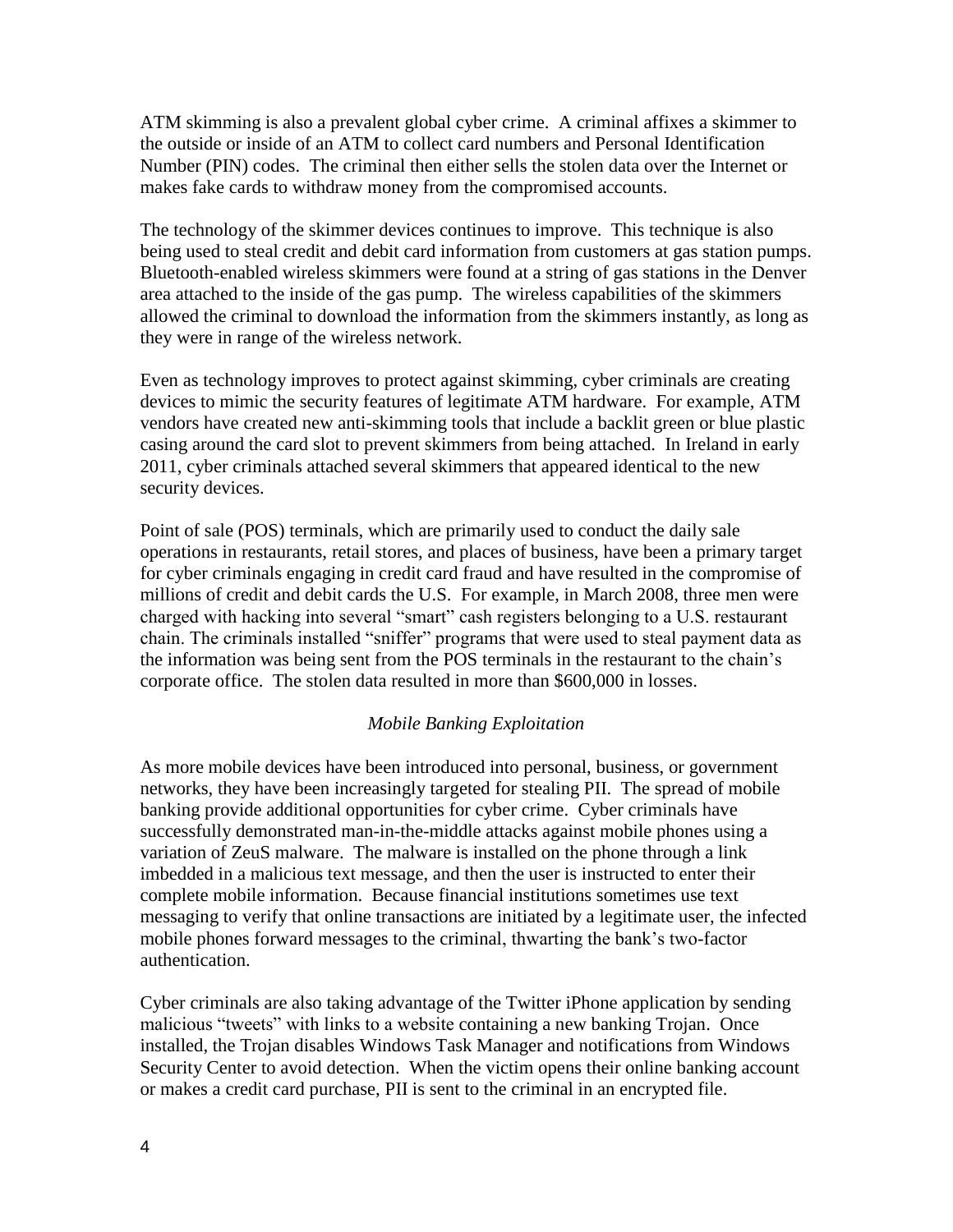#### *Insider Access*

The high level of trust and confidence in U.S. financial markets is based on their longstanding reliability in protecting and ensuring the integrity of their systems. Unfortunately, individuals with direct access to core processing centers may be in a position to steal intellectual property, insider information, or data that can damage the reputation of the company. An individual could leverage this information to affect stock prices or to provide other companies with a competitive advantage.

In 2010, the FBI investigated two high profile cases involving the theft or attempted theft of source code for high-frequency trading programs. The theft of these programs could cost the victim company millions of dollars in losses, allow a competitor to predict a company's actions, or give a competitor the opportunity to profit using the victim companies' strategies.

#### *Supply Chain Infiltration*

The production, packaging, and distribution of counterfeit software or hardware used by financial institutions or critical financial networks by cyber criminals could result in the compromise of proprietary data, system disruption, or complete system failure. Gaining physical and technical access to financial institutions could be accomplished by compromising trusted suppliers of technical, computer, and security equipment, software, and hardware.

Financial firms have become regular targets of supply chain attacks. For example, ATMs have been delivered with malware installed on the systems, fake endpoints on the ATM networks have been created, and individuals have posed as ATM maintenance workers. Additionally, vendors who supply services to the banking and finance sector are constant targets of cyber criminals, including those who provide services like security, authentication, and online banking platforms.

#### *Telecommunication Network Disruption*

Financial networks are highly dependent on the availability of telecommunication infrastructure. Although cyber criminals may not be able to directly target the core processing centers that support the critical financial markets, they may target the telecommunication networks to directly impact the functionality of key financial players.

In market trading, infrastructure is crucial to the success of firms that specialize in highfrequency trading as milliseconds of saved time during data processing and transmission can impact profits. As a result, many firms co-locate and buy space near the main processing center of the major exchanges. The close proximity of these networks adds a shared reliance on telecommunication infrastructures, which could be significant if there is a disruption to the infrastructure.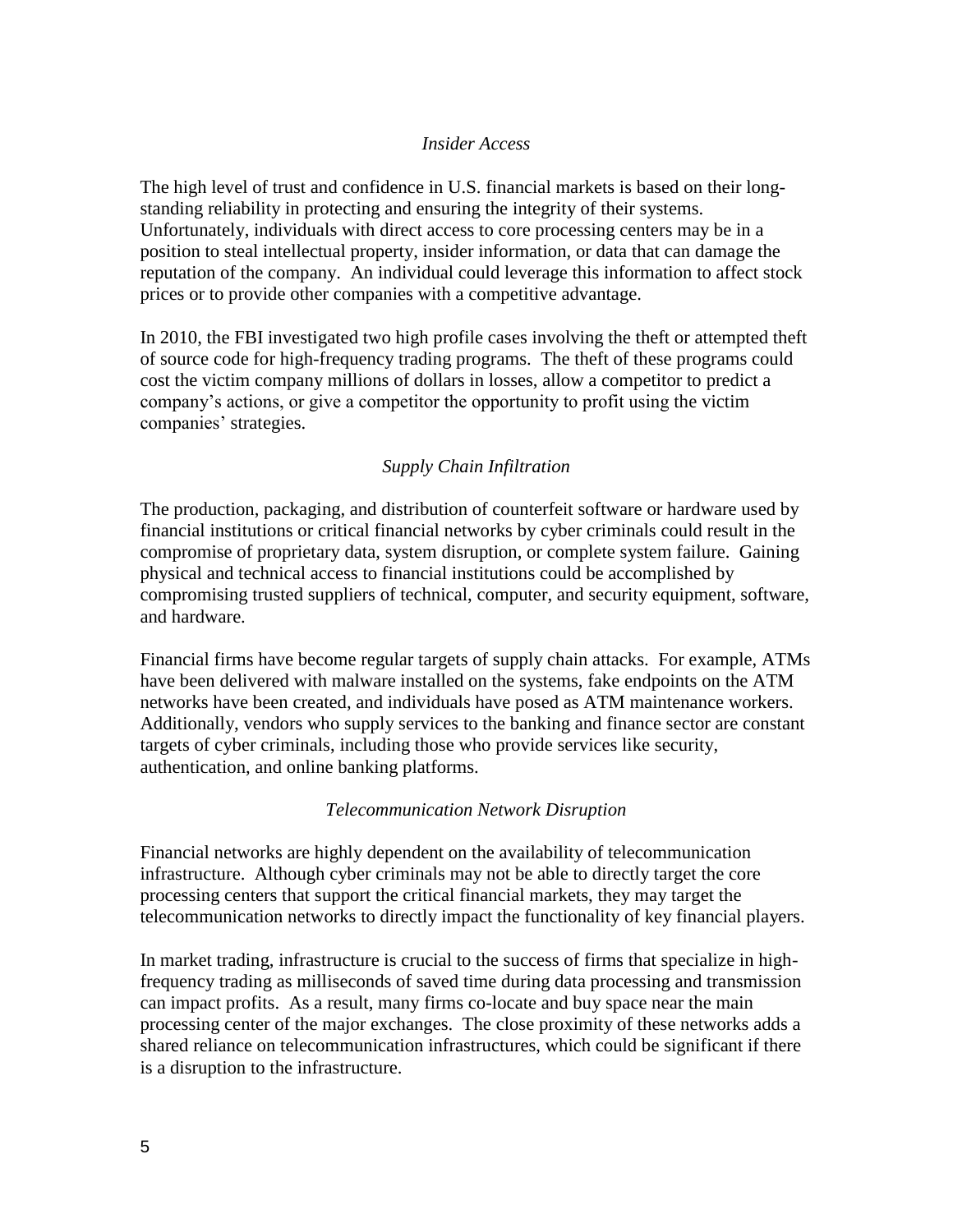#### *Financial Estimates of Damages*

Cyber criminals are forming private, trusted, and organized groups to conduct cyber crime. The adoption of specialized skill sets and professionalized business practices by these criminals is steadily increasing the complexity of cyber crime by providing actors of all technical abilities with the necessary tools and resources to conduct cyber crime. Not only are criminals advancing their abilities to attack a system remotely, but they are becoming adept at tricking victims into compromising their own systems. Once a system is compromised, cyber criminals will use their accesses to obtain PII, which includes online banking/brokerage account credentials and credit card numbers of individuals and businesses that can be used for financial gain. As cyber crime groups increasingly recruit experienced actors and pool resources and knowledge, they advance their ability to be successful in crimes against more profitable targets and will learn the skills necessary to evade the security industry and law enforcement.

The potential economic consequences are severe. The sting of a cyber crime is not felt equally across the board. A small company may not be able to survive even one significant cyber attack. On the other hand, companies may not even realize that they have been victimized by cyber criminals until weeks, maybe even months later. Victim companies range in size and industry. Often, businesses are unable to recoup their losses, and it may be impossible to estimate their damage. Many companies prefer not to disclose that their systems have been compromised, so they absorb the loss, making it impossible to accurately calculate damages.

As a result of the inability to define and calculate losses, the best that the government and private sector can offer are estimates. Over the past five years, estimates of the costs of cyber crime to the U.S. economy have ranged from millions to hundreds of billions. A 2010 study conducted by the Ponemon Institute estimated that the median annual cost of cyber crime to an individual victim organization ranges from 1 million to 52 million dollars.

#### *Addressing the Threat*

Although our cyber adversaries' capabilities are at an all-time high, combating this challenge is a top priority of the FBI and the entire government. Thanks to Congress and the administration, we are devoting significant resources to this threat. Our partnerships within industry, academia, and across all of government have also led to a dramatic improvement in our ability to combat this threat. Additionally, the Administration's National Strategy for Trusted Identities in Cyberspace (NSTIC) seeks to address this threat by increasing the security of online transactions through the development of more trustworthy digital credentials which will help to reduce account takeovers and raise overall consumer safety levels.

The FBI's statutory authority, expertise, and ability to combine resources across multiple programs make it uniquely situated to investigate, collect, and disseminate intelligence about and counter cyber threats from criminals, nation-states, and terrorists.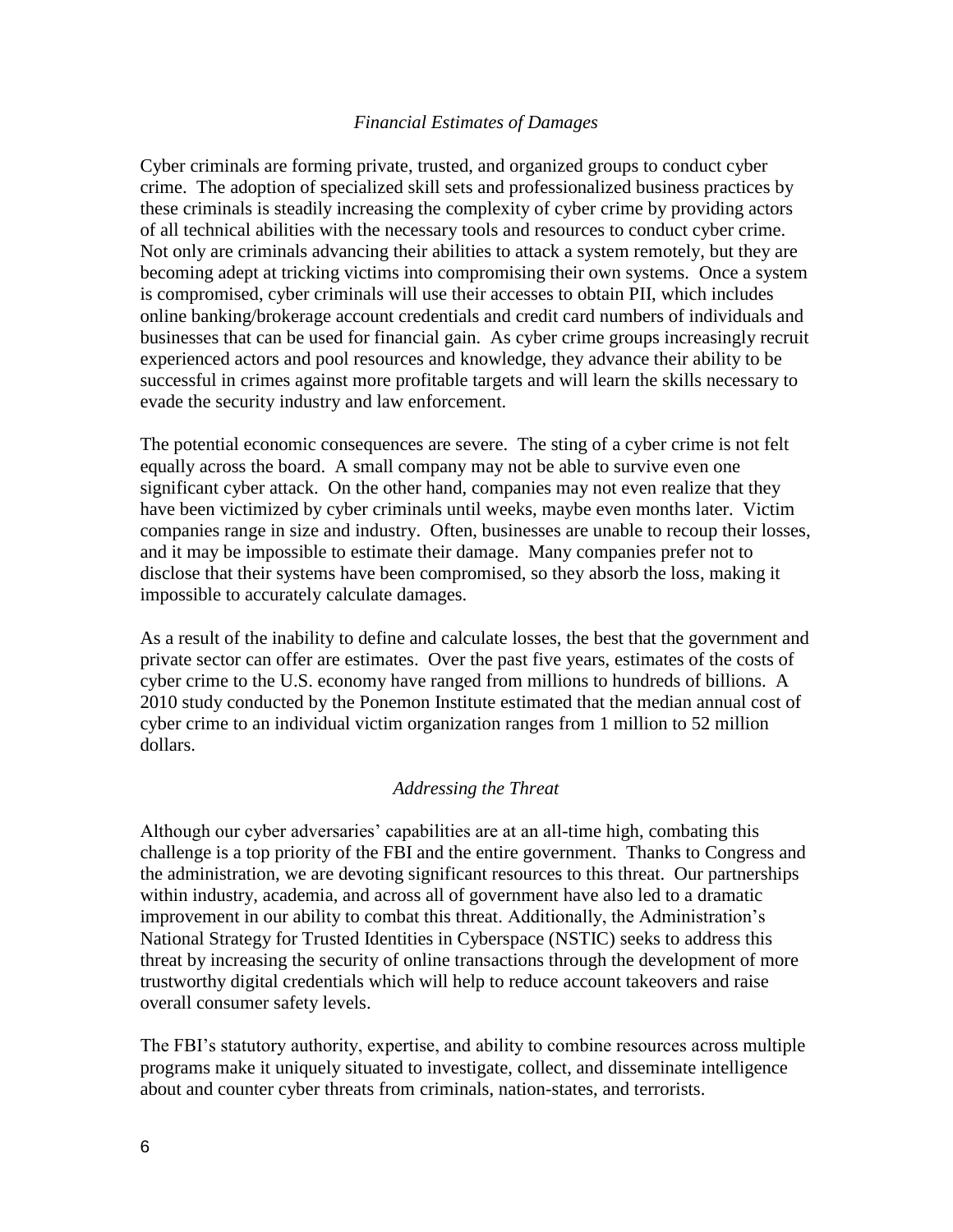The FBI plays a substantial role in the Comprehensive National Cybersecurity Initiative (CNCI), the interagency strategy to protect our digital infrastructure as a national security priority. Through the CNCI, we and our partners collaborate to collect intelligence, gain visibility on our adversaries, and facilitate dissemination of critical information to decision makers.

The FBI has cyber squads in each of our 56 field offices, with more than 1,000 advanced cyber-trained FBI agents, analysts, and forensic examiners. We have increased the capabilities of our employees by selectively seeking candidates with technical skills and enhancing our cyber training.

In addition, the FBI's presence in Legal Attachés in 61 cities around the world assists in the critical exchange of case related information and the situational awareness of current threats, helping to combat the global scale and scope of cyber breaches. The FBI is also changing to adapt to the ever-evolving technology and schemes used by cyber criminals. Intelligence now drives operations in the FBI. The Bureau is working in new ways with long-standing and new partners to address the cybersecurity threat.

In addition, as part of the FBI's overall transformation to an intelligence-driven organization, the Cyber Division has implemented Threat Focus Cells, which bring together subject matter experts from various agencies to collaborate and address specific identified cyber threats.

#### *Partnerships*

However, one agency cannot combat the threat alone. Through the FBI-led National Cyber Investigative Joint Task Force (NCIJTF), we coordinate our efforts with 20 law enforcement and Intelligence Community (IC) entities, including the Central Intelligence Agency (CIA), Department of Defense (DoD), Department of Homeland Security (DHS), and National Security Agency (NSA). The FBI also has embedded cyber staff in other IC agencies through joint duty and detailee assignments.

We have also enhanced our partnership with DHS, forming joint FBI-DHS teams to conduct voluntary assessments for critical infrastructure owners and operators who are concerned about the network security of their industrial control systems (ICSs). DHS has provided more than 30 FBI agents and intelligence analysts with specialized training in these systems.

To support small businesses, we have also partnered with the National Institute of Standards and Technology (NIST) and the Small Business Administration (SBA) since 2002 to sponsor computer security workshops and provide online support for small businesses through the InfraGard program. These workshops, which are held across the country, feature security experts who explain information security threats and vulnerabilities and describe protective tools and techniques which can be used to address potential security problems.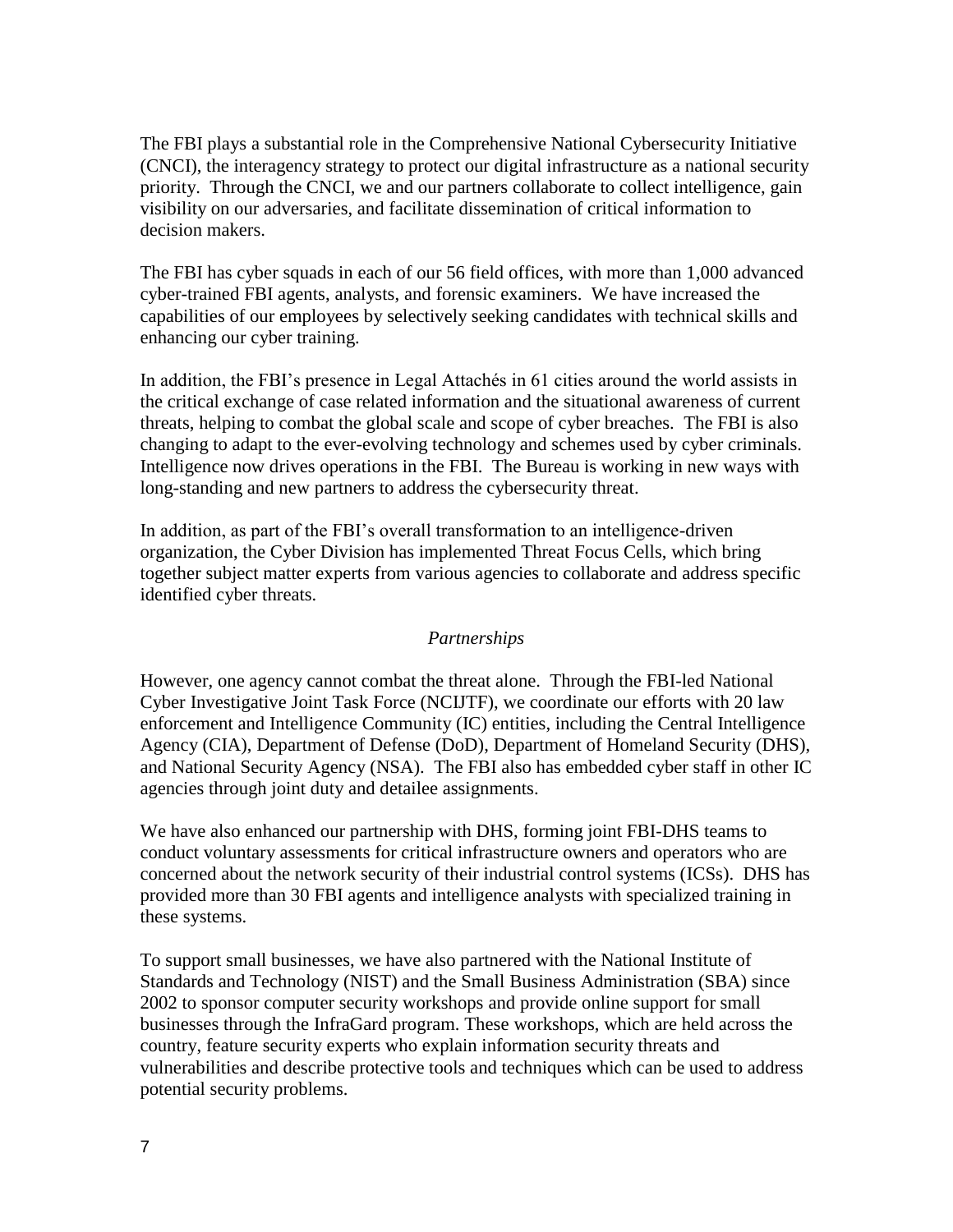In addition, because of the frequent foreign nexus to cyber threats, we work closely with our international law enforcement and intelligence partners.

We currently have FBI agents embedded full-time in five foreign police agencies to assist with cyber investigations: Estonia, the Netherlands, Romania, Ukraine, and Colombia. These cyber personnel have identified cyber organized crime groups targeting U.S. interests and supported other FBI investigations. We have trained foreign law enforcement officers from more than 40 nations in cyber investigative techniques over the past two years.

We have engaged our international allies, including Australia, New Zealand, Canada, and the United Kingdom, in strategic discussions that have resulted in increased operational coordination on intrusion activity and cyber threat investigations.

The FBI has worked with a number of regulatory agencies to determine the scope of the financial cyber crime threat, develop mitigation strategies, and provide Public Service Announcements where appropriate, to include the U.S. Department of Treasury – Financial Crimes Enforcement Network (FinCEN), Financial Services Information Sharing and Analysis Center (FS-ISAC), the Securities and Exchange Commission (SEC), the Office of Comptroller of Currency (OCC), the Federal Deposit Insurance Corporation (FDIC), the Federal Reserve Board, and the Federal Reserve Bank.

In addition, the FBI partners with criminal investigators from the Internal Revenue Service (IRS), the U.S. Secret Service (USSS), U.S. Immigration and Customs Enforcement (ICE), the Department of State's Bureau of Diplomatic Security Service (DSS), and the U.S. Postal Inspection Service to further investigations.

Additionally, the FBI works with a number of industry governing entities such as NACHA – the Electronic Payments Association and the Financial Industry Regulatory Authority (FINRA) to understand and investigate cyber crime problems affecting a particular industry segment.

#### *Information Sharing*

The FBI has developed strong relationships with private industry and the public. InfraGard is a premier example of the success of public-private partnerships. Under this initiative, state, local, and tribal law enforcement, academia, other government agencies, communities, and private industry work with us through our field offices to ward off attacks against critical infrastructure. Over the past 15 years, we have seen this initiative grow from a single chapter in the Cleveland field office to more than 86 chapters in 56 field offices with 42,000 members.

The exchange of knowledge, experience, and resources is invaluable and contributes immeasurably to our homeland security. Notably, DHS has recognized the value of the program and recently partnered with the InfraGard program to provide joint training and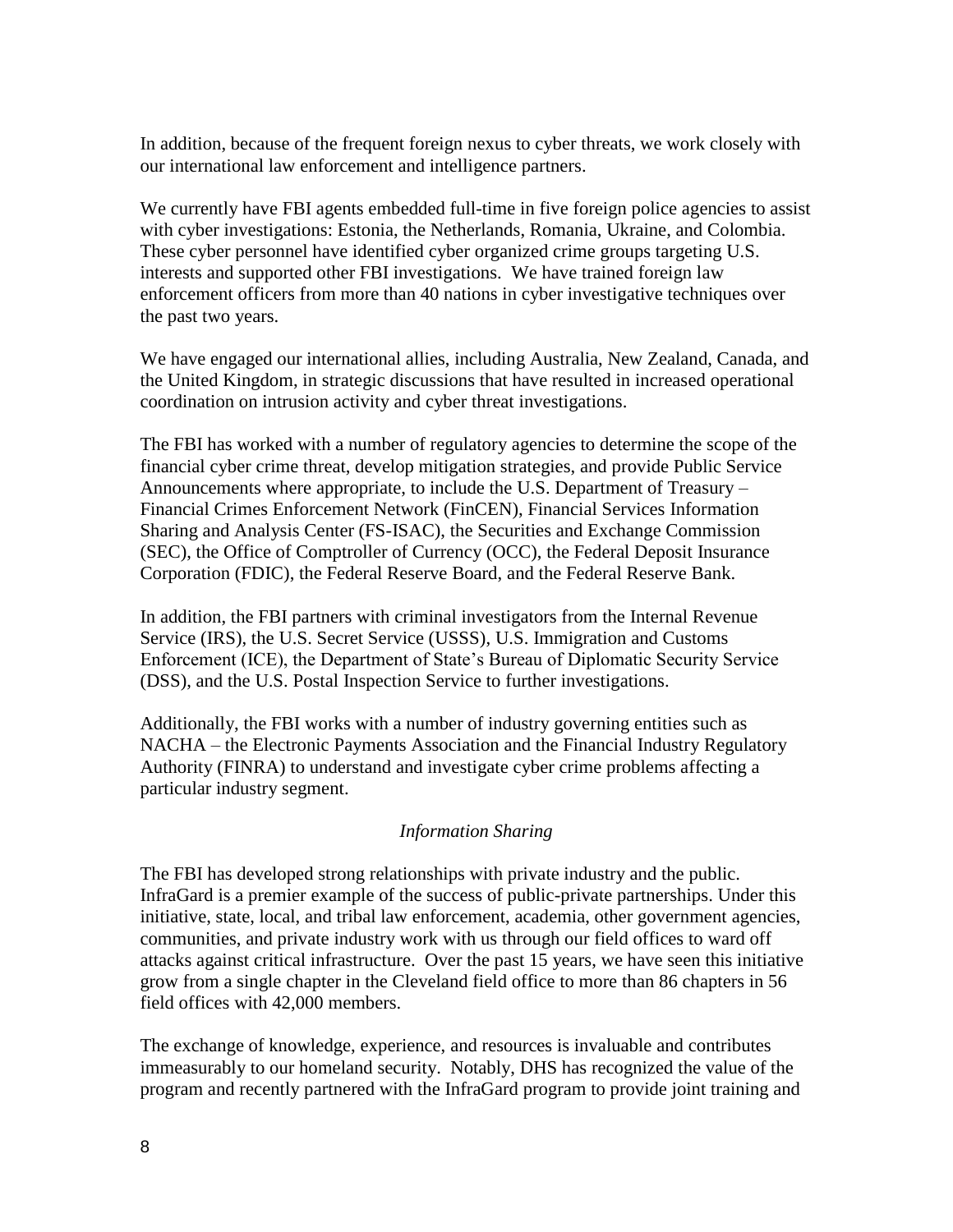conferences during this fiscal year.

With outside funding from DHS, the newly formed Joint Critical Infrastructure Partnership will host five regional conferences this year along with representation at a number of smaller venues. The focus of the program is to further expand the information flow to the private sector by not only reaching out to the current InfraGard membership but also reaching beyond current members to local critical infrastructure and key resource owners and operators. The goal is to raise awareness of risks to the nation's infrastructure and to better educate the public about infrastructure security initiatives. This partnership is a platform which will enhance the risk management capabilities of local communities by providing security information, education, training, and other solutions to protect, prevent, and respond to terrorist attacks, natural disasters, and other hazards, such as the crisis currently facing Japan. Ensuring that a country's infrastructure is protected and resilient is key to national security.

Experience has shown that establishing rapport with the members translates into a greater flow of information within applicable legal boundaries, and this rapport can only be developed when FBI personnel have the necessary time and resources to focus on the program. This conduit for information results in the improved protection of the infrastructure of the U.S.

In the last few years, there has been a push to partner FBI intelligence analysts with private sector experts. This is an opportunity for the intelligence analysts to learn more about the industries they are supporting. They can then better identify the needs of those industries as well as FBI information gaps. Additionally, they develop points-of-contact within those industries who can evaluate and assist in timely analysis, and the analysts mature into subject matter experts.

Other successful cyber partnerships include the Internet Crime Complaint Center (IC3) and the National Cyber-Forensics and Training Alliance (NCFTA). Established in 2000, the IC3 is a partnership between the FBI and the National White Collar Crime Center that serves as a vehicle to receive, develop, and refer criminal complaints regarding cyber crime. Since it began, the IC3 has processed more than 2 million complaints. Complaints are referred to local, state, federal and international law enforcement and are also the basis for intelligence products and public service announcements. The FBI's IC3 unit works with the private sector, individually and through working groups, professional organizations, and InfraGard, to cultivate relationships, inform industry of threats, identify intelligence, and develop investigative information to enhance or initiate investigations by law enforcement.

The NCFTA is a private nonprofit organization, composed of representatives of industry and academia, which partners with the FBI. The NCFTA, in cooperation with the FBI, develops responses to evolving threats to the nation's critical infrastructure by participating in cyber-forensic analysis, tactical response development, technology vulnerability analysis, and the development of advanced training. The NCFTA work products can be provided to industry, academia, law enforcement, and the public as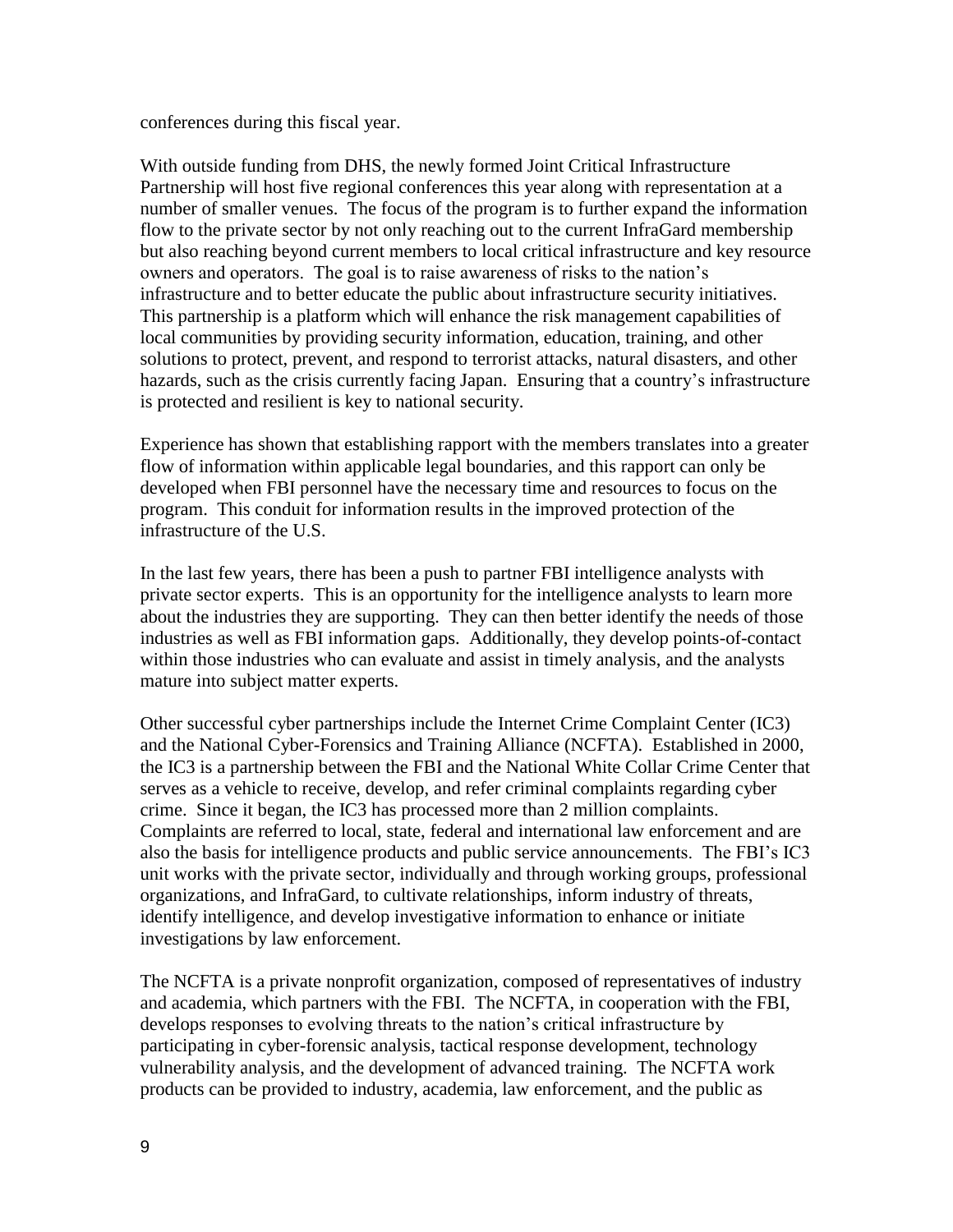appropriate.

The FBI and DHS also partners with the U.S. private sector on the Domestic Security Alliance Council (DSAC). This strategic collaboration enhances communications and promotes effective exchanges of information in order to prevent, detect, and investigate criminal acts, particularly those affecting interstate commerce, while advancing the ability of the U.S. private sector to protect its employees, assets, and proprietary information.

The DSAC is in a unique position to speak on behalf of the private sector because the DSAC members are the highest ranking security executives of the member companies, who directly report to the leaders of their organizations.

#### *Threat Mitigation*

The FBI has been able to mitigate a number of fraud matters by sharing identified threat data amongst financial sector partners. The FBI participates in other activities with the private sector, like the FS-ISAC. A good example of this cooperation is the FBI's identification of a bank fraud trend in which U.S. banks were unaware that they were being defrauded by businesses in another country. As a result of FBI intelligence analysis, a joint FBI/FS-ISAC document was drafted and sent to the FS-ISAC's membership, alerting them to these crimes and providing recommendations on how to protect themselves from falling victim to the same scheme.

Another recent success was the combined efforts of the FBI, DOJ, and industry subject matter experts to takedown the "Coreflood" botnet. This botnet infected user computers and transferred banking credentials and other sensitive information to the botnet's command-and control services. This botnet infected millions of computers and the criminals used the stolen information to steal millions of dollars from unsuspecting consumers. In this instance, government and private industry worked together to provide an innovative response to a cyber threat. Not only was the Coreflood botnet shut down through a temporary restraining order, the government was authorized to respond to signals sent from infected computers in the U.S. in order to stop the Coreflood software from running. This prevented further harm to hundreds of thousands of unsuspecting users of infected computers in the U.S.

#### *Conclusion*

As the Subcommittee knows, we face significant challenges in our efforts to combat cyber crime. In the current technological environment, there are growing avenues for cyber crimes against the U.S. financial infrastructure and consumers. Modifications to business and financial institution security and risk management practices will directly affect the future of these types of crimes, and the adoption of best practices may be negated by the lack of security-conscious behavior by customers.

Malicious cyber incidents are costly and inconvenient to financial institutions and their